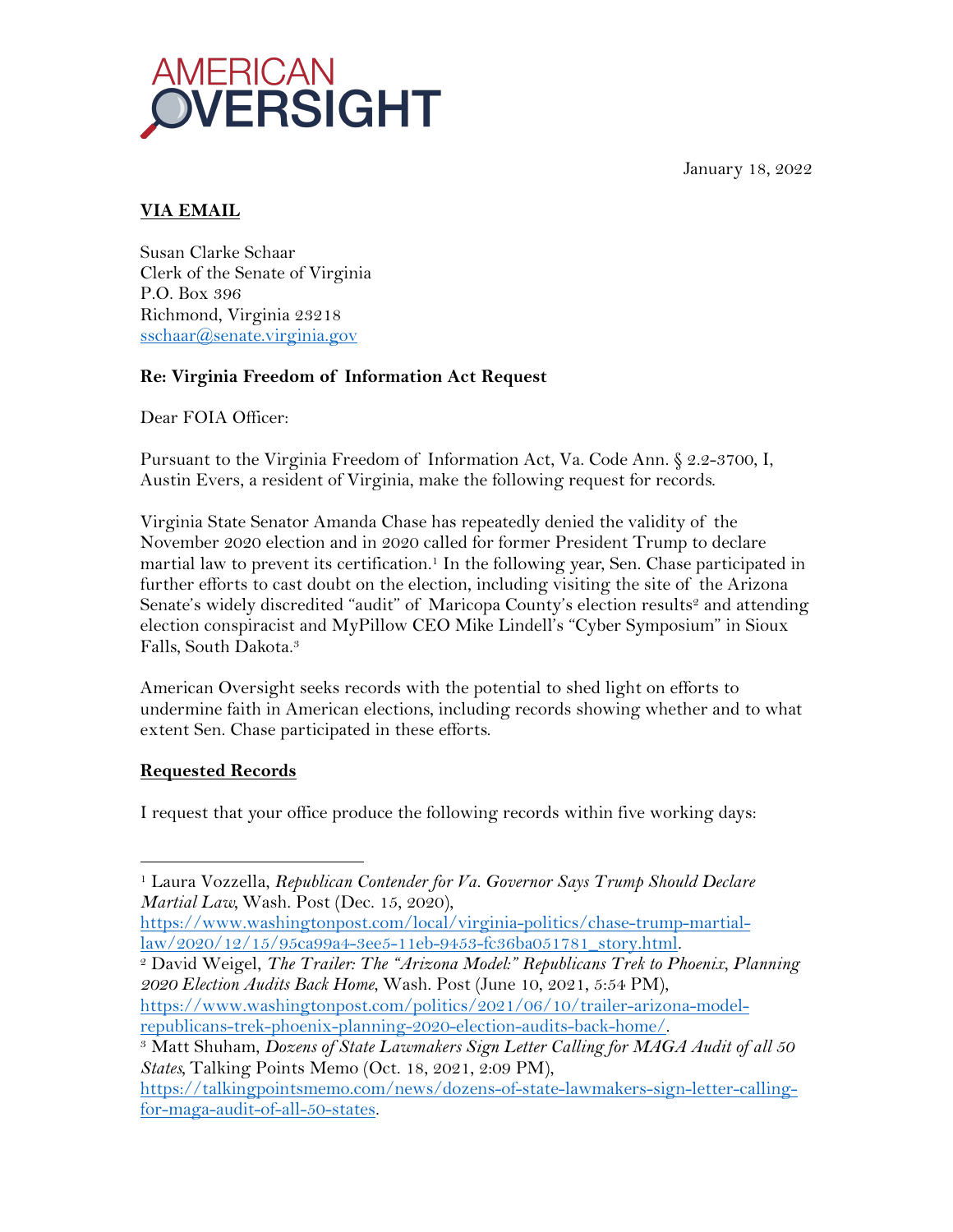Records reflecting the expenses and costs incurred by the Virginia Senate or Sen. Amanda Chase's office in connection with her (and any of her staff 's) attendance at the following events:

- 1. The June 2021 trip to Phoenix, Arizona to visit the site of the Arizona Senate's "audit" of Maricopa County's November 2020 election results.<sup>4</sup>
- 2. The "Cyber Symposium" organized by Mike Lindell, held in Sioux Falls, South Dakota from August 8-11, 2021.5
- 3. The September 1 "Justice for January 6" rally held at the Arizona State Capitol. 6

To the extent your office has aggregated records sufficient to show all relevant expenses and costs, such as spreadsheets, I would accept production of such records as sufficient. To the extent your office does not have an aggregated record of these costs, I request records reflecting those costs, such as receipts, invoices, charge card or credit card statements, and reimbursement requests.

Relevant expenses may include, but are not limited to, hotel or other lodging costs; costs for air travel, rental car, or other transportation companies; costs incurred for government transportation; the cost of meals or refreshments; and per diem payments.

Relevant expenses include costs associated with the travel of Sen. Chase, and of any staff members, family members, or other individuals travelling with them.

Please notify me of any anticipated fees or costs in excess of \$100 prior to incurring such costs or fee.

### **Guidance Regarding the Search & Processing of Requested Records**

In connection with its request for records, I provide the following guidance regarding the scope of the records sought and the search and processing of records:

■ Please search all locations and systems likely to have responsive records, regardless of format, medium, or physical characteristics. For instance, if the request seeks "communications," please search all locations likely to contain communications, including relevant hard-copy files, correspondence files, appropriate locations on hard drives and shared drives, emails, text messages or other direct messaging systems (such as iMessage, WhatsApp, Signal, or

<sup>4</sup> *See supra* note 2.

<sup>5</sup> *See supra* note 3. 6 *Arizona Audit Updates: Small Group Gathers at State Capitol for J6 Rally,* AZ Republic (updated Sept. 25, 2021, 6:15 PM),

https://www.azcentral.com/story/news/politics/elections/2021/09/01/arizonaelection-senate-audit-cyber-ninjas-maricopa-county/5673563001/.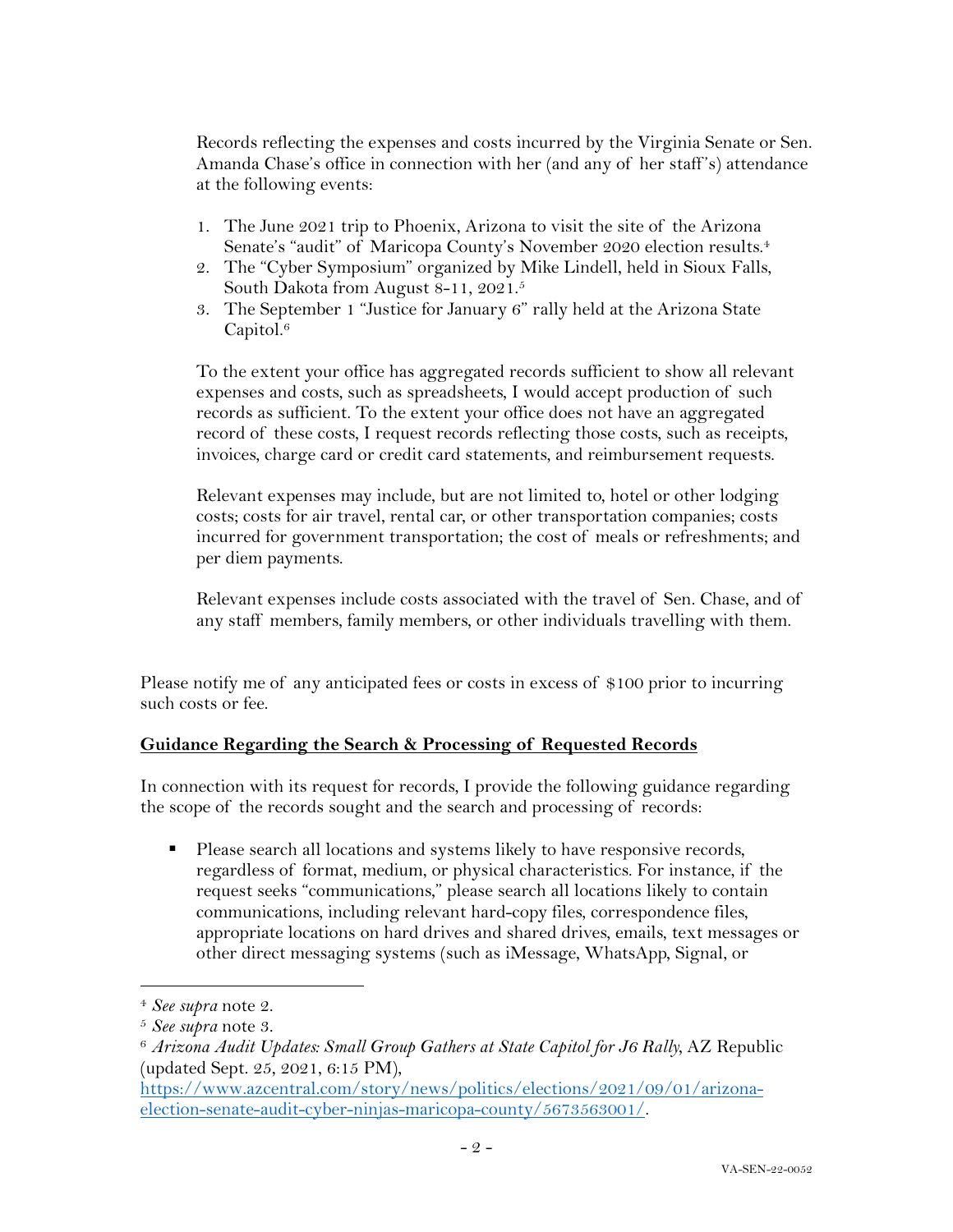Twitter direct messages), voicemail messages, instant messaging systems such as Lync or ICQ, and shared messages systems such as Slack.

- § In conducting your search, please understand the terms "record," "document," and "information" in their broadest sense, to include any written, typed, recorded, graphic, printed, or audio material of any kind. I seek records of any kind, including electronic records, audiotapes, videotapes, and photographs, as well as letters, emails, facsimiles, telephone messages, voice mail messages and transcripts, notes, or minutes of any meetings, telephone conversations or discussions.
- My request for records includes any attachments to those records or other materials enclosed with those records when they were previously transmitted. To the extent that an email is responsive to this request, this request includes all prior messages sent or received in that email chain, as well as any attachments to the email.
- Please search all relevant records or systems containing records regarding agency business. Do not exclude records regarding agency business contained in files, email accounts, or devices in the personal custody of your officials, such as personal email accounts or text messages.
- In the event some portions of the requested records are properly exempt from disclosure, please disclose any reasonably segregable non-exempt portions of the requested records. If a request is denied in whole, please state specifically why it is not reasonable to segregate portions of the record for release.
- Please take appropriate steps to ensure that records responsive to this request are not deleted by the agency before the completion of processing for this request. If records potentially responsive to this request are likely to be located on systems where they are subject to potential deletion, including on a scheduled basis, please take steps to prevent that deletion, including, as appropriate, by instituting a litigation hold on those records.

If you have any questions regarding how to construe this request for records or believe that further discussions regarding search and processing would facilitate a more efficient production of records of interest to me, please do not hesitate to reach out to my contact listed below to discuss this request. We welcome an opportunity to discuss this request with you before you undertake your search or incur search or duplication costs. By working together at the outset, we can decrease the likelihood of costly and time-consuming litigation in the future.

Where possible, please provide responsive material in an electronic format by email to the address listed below. Alternatively, please provide responsive material in native format or in PDF format on a USB drive. Please send any responsive material being sent by mail to Austin Evers, c/o American Oversight, 1030 15th Street NW, Suite B255, Washington, DC 20005. If it will accelerate release of responsive records, please also provide responsive material on a rolling basis.